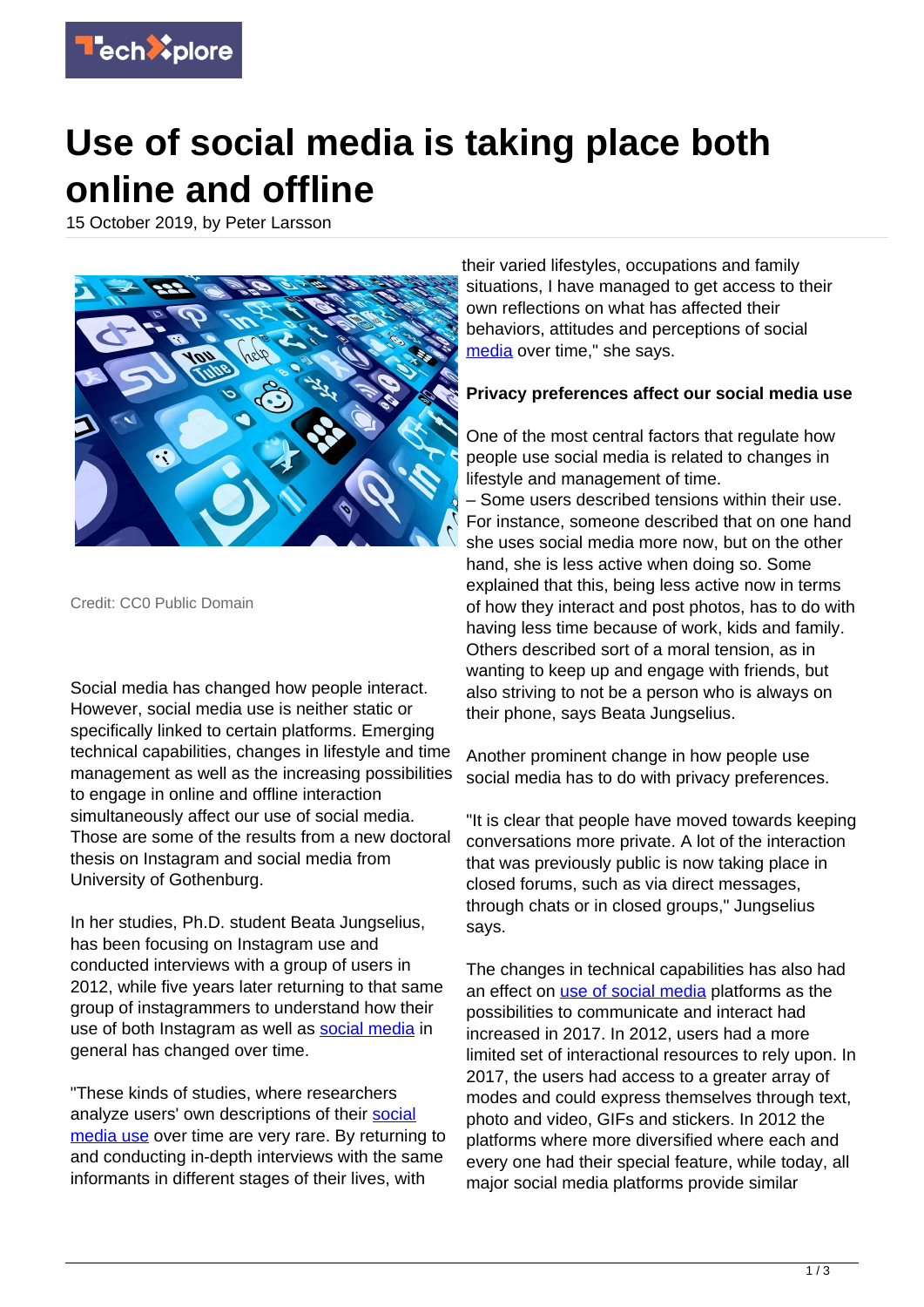

features.

## **Platforms become social as people interact on them**

Use of social media is always taking place in a larger context. Interaction on one social media [platform](https://techxplore.com/tags/platform/) is usually situated within a larger use, where the interaction evolves over different platforms. Also, according to Jungselius, users engage in a number of social media practices that are not always visible at first glance. Apart from producing, posting and interacting with content, users plan their own production and monitor other users and relate to social media even when not actively engaging with their phone. Usually, people engage in these activities simultaneously.

"Platforms become social as people interact on them. The more accustomed they become with these practices, the better they get at using them and are able to switch seamlessly between them. They monitor and reflect upon the feedback they get on their postings and take this feedback into account when planning their future activities. When using social media, users develop both technical and social skills. They become skilled social media users," says Beata Jungselius.

As we are constantly connected today, social media users develop an ability to be more or less present in an online context while interacting with someone between four eyes.

"The conclusion is that we cannot divide this behavior into being either online or offline anymore. Social media is ubiquitous and activities takes place at the same time, all the time, where people orient themselves towards these platforms as part of everyday life without necessarily logging in and updating them. This is why we need to reconsider how we talk about 'social media use' and reflect upon what we really mean when we talk about "using" social media," she says .

 **More information:** Using social media [hdl.handle.net/2077/61756](http://hdl.handle.net/2077/61756)